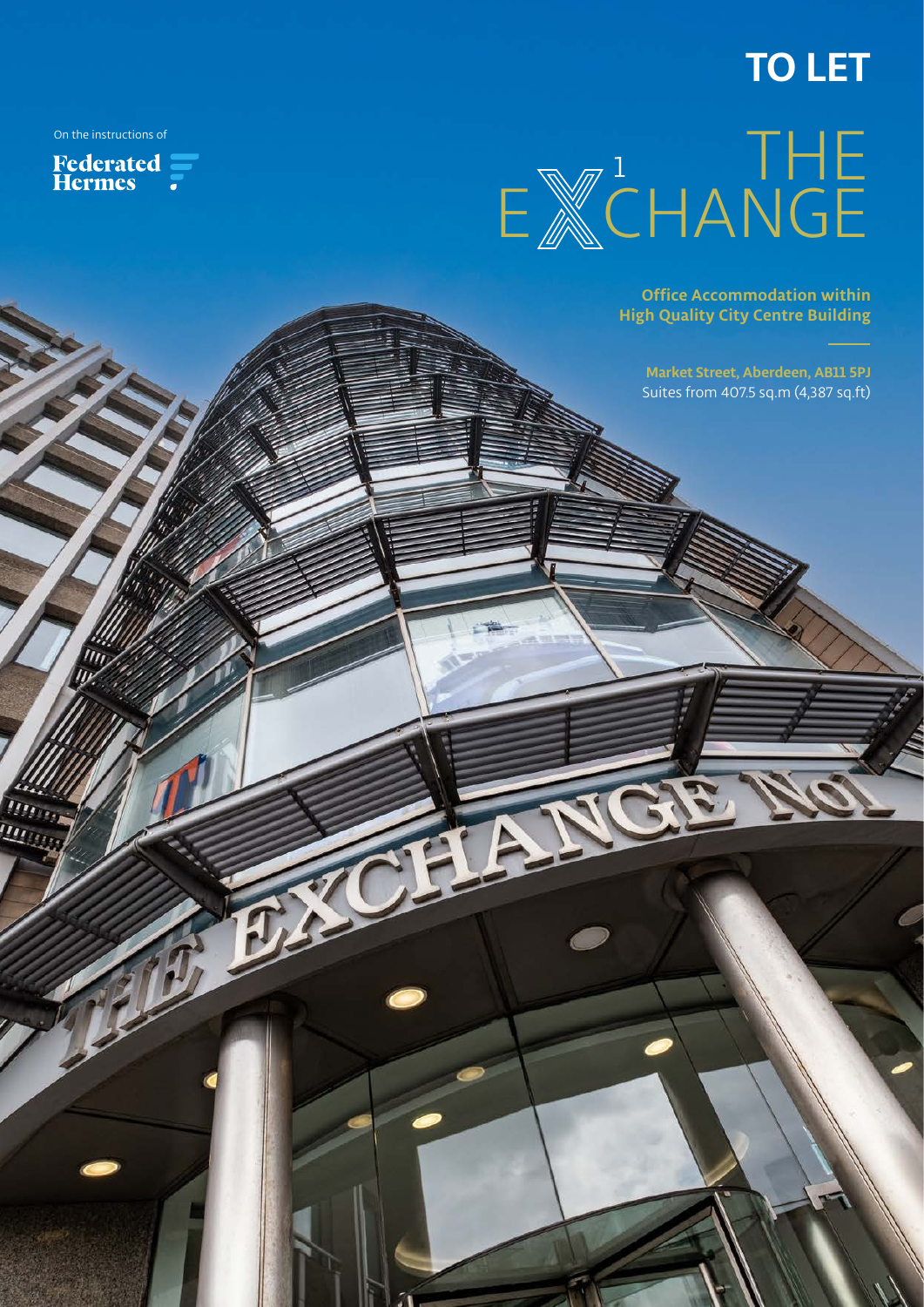# E **ECHANGE** 1 THE



#### LOCATION & DESCRIPTION

The Exchange is situated on the west side of Market Street, overlooking Aberdeen's busy harbour and in the heart of the City Centre. The central location ensures easy access to public transport, with the City's principal bus and train stations immediately to the rear. Aberdeen's main commercial thoroughfare, Union Street, is within a two minute walk and the new Union Square Leisure and Shopping Centre is immediately adjacent, ensuring a vast array of local amenity.

The Exchange provides high quality, open plan office accommodation arranged over ground and eight upper floors and split between two buildings; The Exchange No 1 and The Exchange No 2.

The available accommodation is located within The Exchange No 1 and comprises part 3rd and 6th floors. The accommodation has recently been refurbished to a high standard to provide the following;

- Flexible open plan floor plates / part fit-out
- Two pipe VRV comfort cooling / heating, with ceiling mounted fan coil units
- Metal raised access floors and suspended ceiling system
- Commissionaire manned reception area
- CCTV system (for building)
- Access via 2 No 10 person passenger lifts (fully DDA compliant)
- Male, female and disabled toilets on each floor
- Designated male, female and disabled shower facilities

#### CAR PARKING

3rd Floor.............................5 spaces

### 6th Floor............................5 spaces

#### LEASE TERMS

Our client is seeking to lease the available space (either as a whole, or on a suite by suite basis) on Full Repairing and Insuring lease terms. The rent will be subject to upward only review at 5 yearly intervals.

RENT On application.

#### SERVICE CHARGE

Any ingoing tenant will be responsible for a service charge in relation to the maintenance, repair, servicing and management of the common internal and external parts of the building and the development. A service charge budget will be provided to interested parties on application.

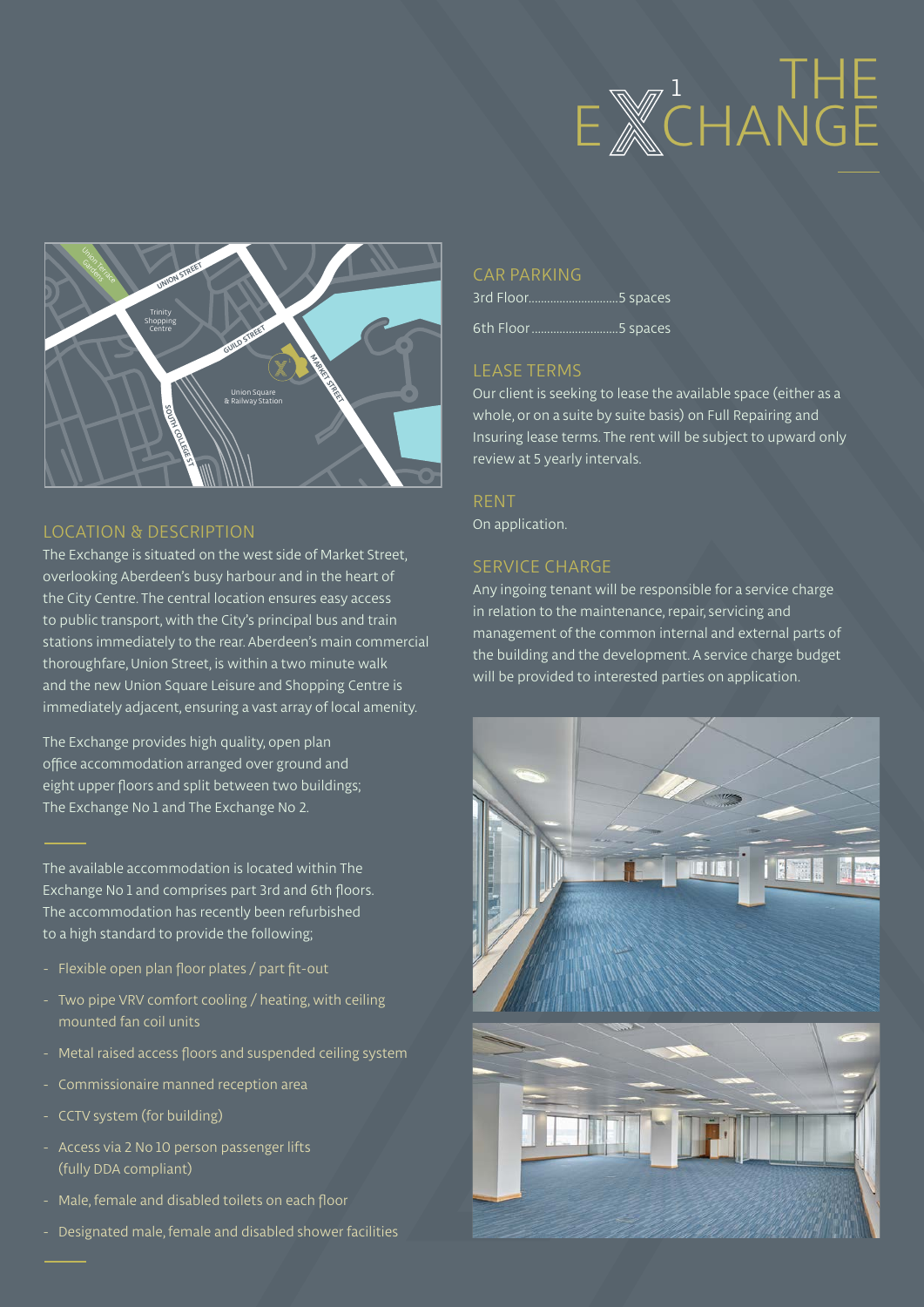

FLOOR AREAS SUITES FROM 407.5 SQ.M (4,387 SQ.FT)